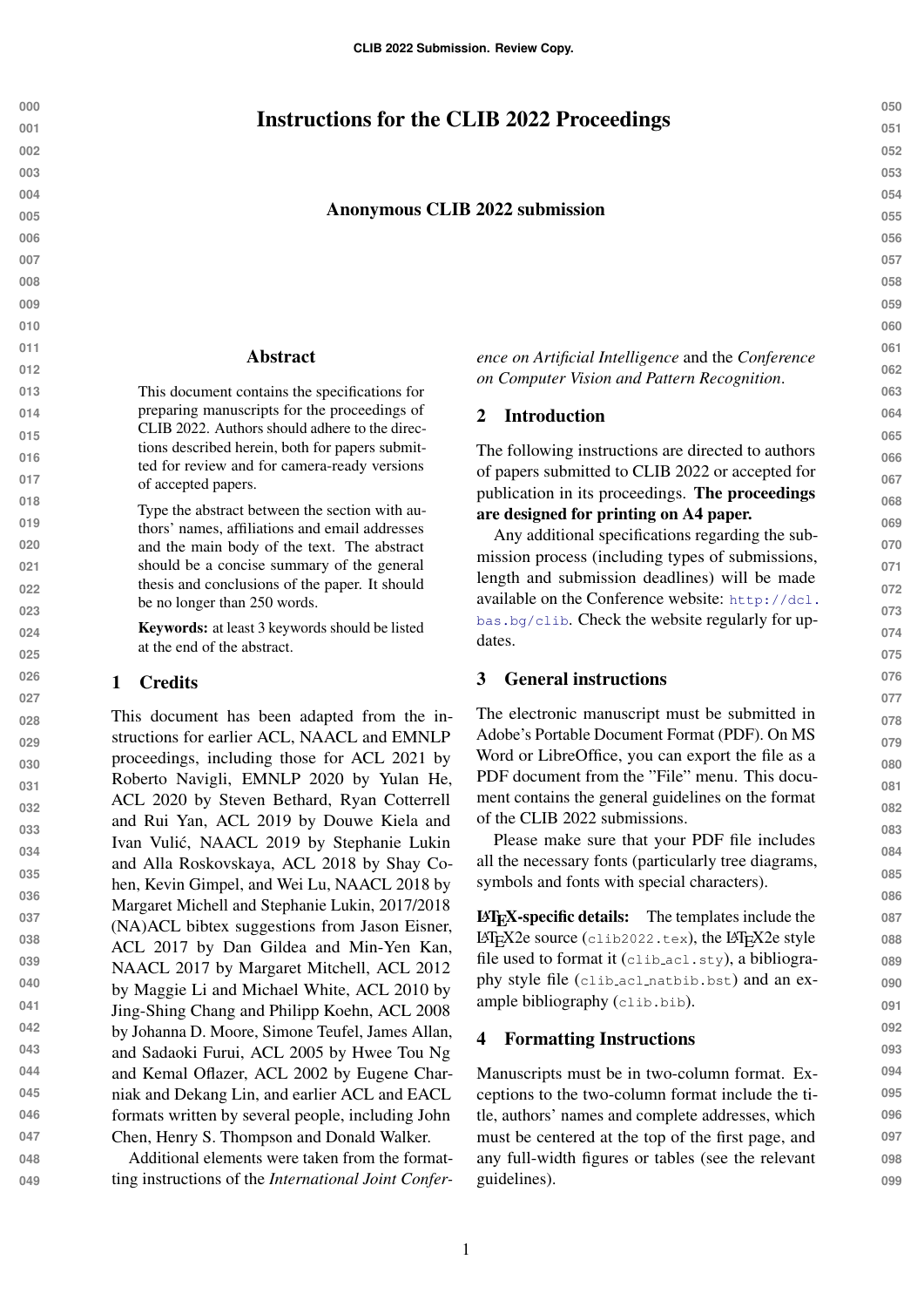**100 101 102 103 104 105** Start all pages directly under the top margin. Pages could be numbered in the version submitted for review, but pages should not be numbered in the camera-ready version. The page numbering will be handled by the editors of the Proceedings. Please do not place footers or headers.

> $\text{LAT}_{\text{F}}$ X-specific details: The style files will generate page numbers when \aclfinalcopy is commented out, and remove them otherwise.

### 4.1 Layout

Format manuscripts two columns to a page, in the manner these instructions are formatted. The exact dimensions for a page on A4 paper are:

- Left and right margins: 2.5 cm
- Top margin: 2.5 cm
- Bottom margin: 2.5 cm
- Column width: 7.7 cm
- Column height: 24.7 cm
- Gap between columns: 0.6 cm

Papers should not be submitted on any other paper size. If you cannot meet the above requirements about the production of your electronic submission, please contact members of the Organising Committee before submission.

## 4.2 Fonts

For reasons of uniformity, Times Roman, Times New Roman or Computer Modern Roman fonts should be used.

Table [1](#page-1-0) specifies what font sizes and styles must be used for each type of text in the manuscript.

## 4.3 Ruler

A printed ruler (line numbers in the left and right margins of the article) should be presented in the version submitted for review, so that reviewers may comment on particular lines in the paper without circumlocution. The presence or absence of the ruler should not change the appearance of any other content on the page. The camera ready copy should not contain a ruler.

**147 148 149** LATEX-specific details: The style files will generate the ruler when \aclfinalcopy is commented out, and remove it otherwise.

<span id="page-1-0"></span>

| <b>Type of Text</b> | <b>Font Size</b> | <b>Style</b> |
|---------------------|------------------|--------------|
| paper title         | $15$ pt          | bold         |
| author names        | $12$ pt          | bold         |
| author affiliation  | $12$ pt          |              |
| the word "Abstract" | $12$ pt          | bold         |
| section titles      | $12$ pt          | bold         |
| subsection titles   | $11$ pt          | bold         |
| document text       | $11$ pt          |              |
| captions            | $10$ pt          |              |
| abstract text       | $10$ pt          |              |
| bibliography        | $10$ pt          |              |
| footnotes           | 9 pt             |              |

Table 1: Font guide.

## 4.4 The first page

The title should be in a 15 pt bold font. (For a complete guide to font sizes and styles, see Table [1\)](#page-1-0). Use title-case capitalisation. Long titles should be typed on two lines without a blank line intervening. Put the title at 2.5 cm from the top of the page, followed by a blank line, then the author(s)' name(s), and the affiliation(s) on the following line.

In case of multiple authors, if the affiliation of all or part of the authors is the same, you can collapse the respective Affiliation line(s). Only the first letter of surnames should be capitalised.

The affiliation should contain the author's home institution and an electronic mail address. In case of same-domain emails of multiple authors, they can be collapsed as indicated {email1,email2,email3}@domain.com.

Center the title, author's name(s) and affiliation(s) across both columns. Do not use footnotes for affiliations.

Make sure that the title, author(s)' name(s) and affiliation(s) are identical to those entered in the electronic paper submission website.

## 4.5 Abstract

Use two-column format when you begin the abstract. Type the abstract at the beginning of the first column. The width of the abstract text should be smaller than the width of the columns for the text in the body of the paper by 0.6 cm on each side.

Center the word Abstract in a 12 point bold font above the body of the abstract. The abstract should be a concise summary of the general thesis and conclusions of the paper. It should be no longer than 250 words. The abstract text should be in 10 point font.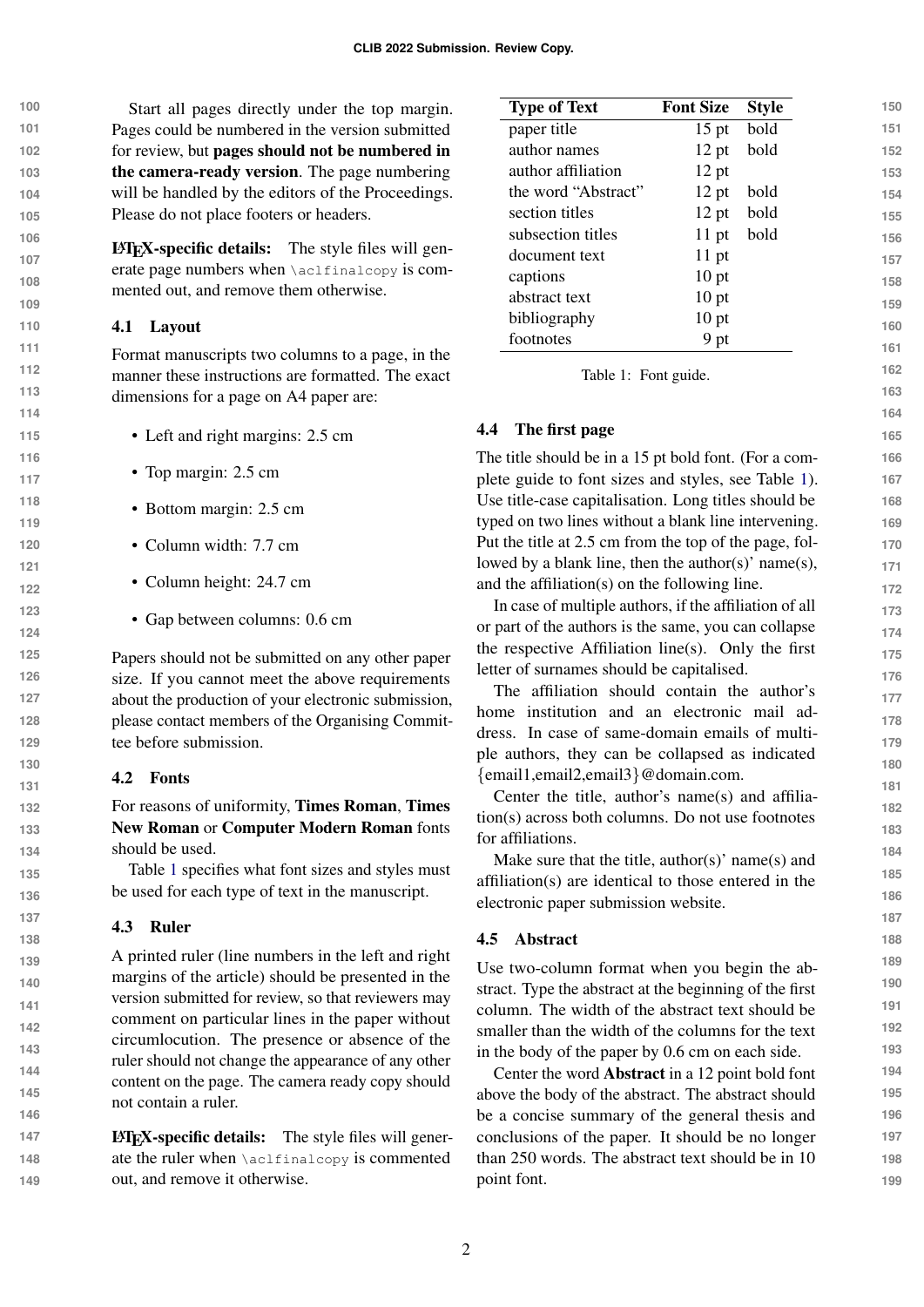| 200 | Command Output           |   | <b>Command</b>       | Output |
|-----|--------------------------|---|----------------------|--------|
| 201 | $\{\ \mathbf{u} \}$      | ä | $\{\setminus c\ c\}$ |        |
| 202 | $\{\ \hat{e}\}$          | ê | $\{\ u q\}$          | ğ      |
| 203 | $\{\ \'i\}$              |   | $\{\ \{1\}\$         |        |
| 204 | $\{\ \setminus \ \bot\}$ |   | $\{\n\^n n\}$        | ñ      |
| 205 | $\{\setminus \circ\}$    | Ø | $\{\ H \circ\}$      | ő      |
| 206 | $\{\setminus\prime\}$    | ú | $\{v r\}$            | ř      |
| 207 | $\{\lambda a\}$          | å | $\{$ ss}             | ß      |

Table 2: Example commands for accented characters, to be used in, *e.g.*, BIBT<sub>E</sub>X names.

### 4.6 Sections and subsections

Sections and subsections should be numbered automatically using the respective heading styles, as shown in this document.

### 4.7 Headings

Type and label section and subsection headings using the styles indicated in the present document. Use numbered sections (Arabic numerals) in order to facilitate cross-references. The general format is to number subsections with the section number and the subsection number separated by a dot, in Arabic numerals.

#### 4.8 Text

Leave a blank line between the abstract and the main body of the paper.

Indent 0.4 cm when starting a new paragraph.

#### 4.9 Appendices

Appendices, if any, directly follow the text and the references to the exception of the cases when they themselves contain references (see below the section on References and citing). Letter them in sequence and provide an informative title, e.g., Appendix A. Title of Appendix.

#### 4.10 Tables and graphics

Place figures, tables, and photographs in the paper near where they are first discussed, rather than at the end, if possible.

Both black and white and colour images and diagrams are acceptable.

Provide a caption for every illustration or table; these should be numbered automatically in sequence in the following format: "Figure 1: Caption of the Figure", "Table 1: Caption of the Table". Type the captions of the figures and tables below the body.



Figure 1: Caption

In case of wide tables and figures, they can span across both columns (see Table [3](#page-3-0) and Figure [2\)](#page-3-1).

LATEX-specific details: The style files are compatible with the caption and subcaption packages; do not add optional arguments. Do not override the default caption sizes.

#### 4.11 Footnotes

Put footnotes at the bottom of the page in a 9 pt regular font and number them in sequence<sup>[1](#page-2-0)</sup>. Note that the footnote is separated from the text by a line.

#### 4.12 Hyperlinks

Within-document and external hyperlinks are indicated with Dark Blue text, Color Hex #000099. Example: <http://dcl.bas.bg/clib/>.

#### 5 References and citing

#### 5.1 Citations

The following rules apply for citations:

- Citations within the text appear in parentheses as in [\(Burnard,](#page-4-0) [2005\)](#page-4-0). Append lowercase letters (a, b, etc.) to the year in cases you cite more than one work published in the same year by the same author [\(Fellbaum,](#page-4-1) [1999a\)](#page-4-1) and [\(Fellbaum,](#page-4-2) [1999b\)](#page-4-2).
- Treat double authors as in [\(Pala and](#page-4-3) Hlaváčková, [2007\)](#page-4-3).
- Write [\(Miller et al.,](#page-4-4) [1990\)](#page-4-4) when more than two authors are involved.
- Multiple citations can be introduced in the same parentheses as in [\(Fellbaum,](#page-4-1) [1999a;](#page-4-1) [Miller et al.,](#page-4-4) [1990\)](#page-4-4).
- For direct quotations, include a page number following the year and separated by it using a colon, as indicated in [\(Koeva,](#page-4-5) [2008:](#page-4-5) 35).

**250**

<span id="page-2-0"></span><sup>&</sup>lt;sup>1</sup>Footnote goes here.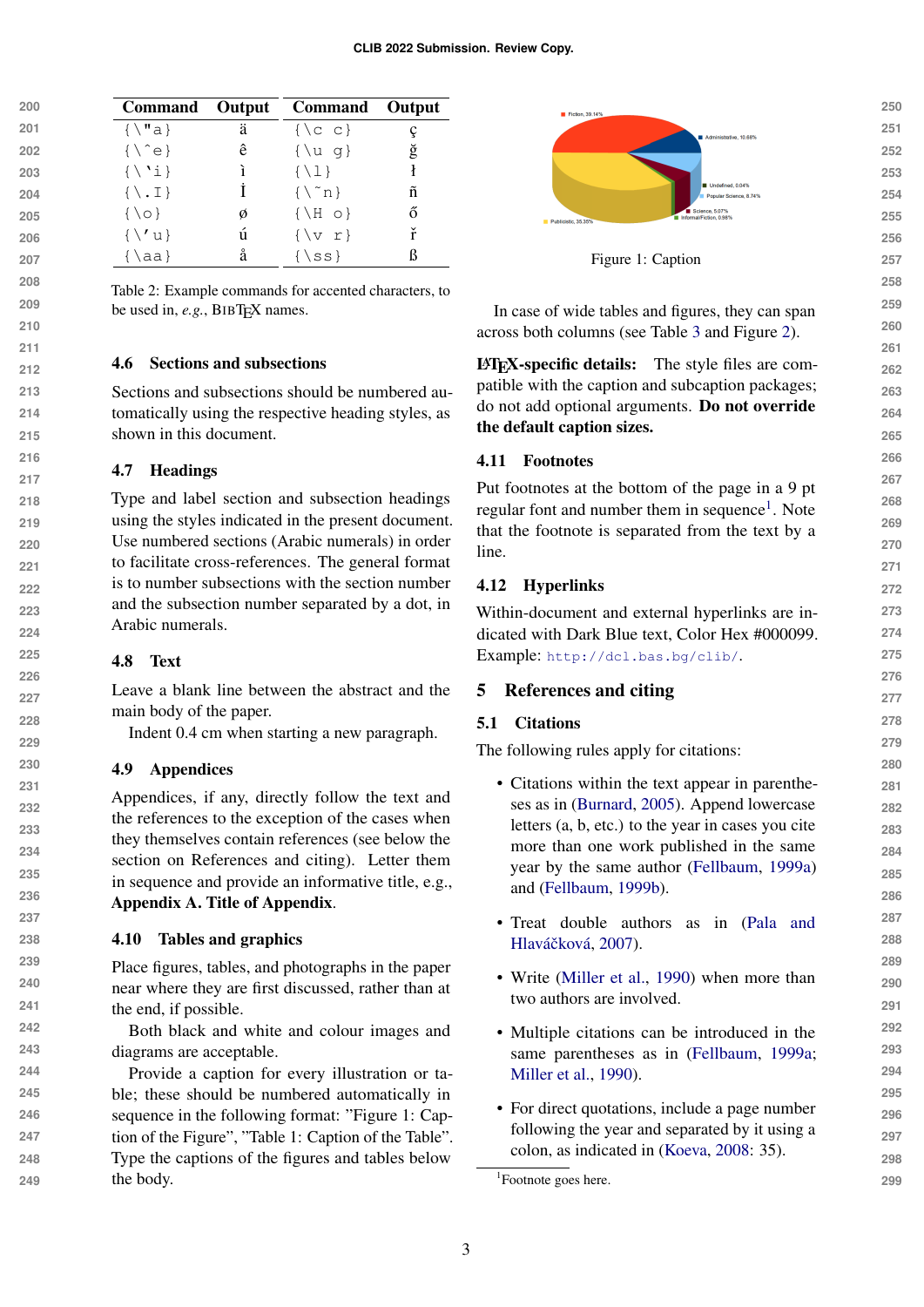<span id="page-3-1"></span><span id="page-3-0"></span>

Figure 2: Caption

• Use a dash to cite page ranges, as in [\(Koeva,](#page-4-5) [2008:](#page-4-5) 35–37).

• For inline citing only the year should be in parentheses (and possibly page numbers) such as in ["Koeva](#page-4-5) [\(2008:](#page-4-5) 35–37) argues that ...".

References should be compliant with the Harvard-style referencing format. Both full first names of authors and initials are acceptable. Please make sure that you use title-case capitalisation for the titles included in the bibliography items.

List all references together in a separate unnumbered section under the heading References; place the section before any Appendices, unless they contain references. Arrange the references alphabetically by author's family name, followed by the year of publication. Provide as complete citations as possible.

Please refer to the References section below for examples on how to describe references of: manuals [\(Christ and Schulze,](#page-4-6) [1994\)](#page-4-6), technical reports [\(Briscoe,](#page-4-7) [2006\)](#page-4-7), electronic sources [\(EAGLES,](#page-4-8) [1996\)](#page-4-8), etc.

 LATEX-specific details: We encourage you to use the natbib styles. You can use the command

\citet (cite in text) to get inline citations of the form "author (year)" such as [Koeva](#page-4-5) [\(2008\)](#page-4-5). You can use the command \citep (cite in parentheses) to get "(author, year)" citations as in [\(Koeva,](#page-4-5) [2008\)](#page-4-5). You can use the command \citealp (alternative cite without parentheses) to get "author year" citations (which is useful for using citations within parentheses, as in [Koeva,](#page-4-5) [2008\)](#page-4-5).

### 5.2 References

Gather the full set of references together under the heading References; place the section before any Appendices. Arrange the references alphabetically by authors' surnames, rather than by order of occurrence in the text.

Provide as complete a citation as possible, using a consistent format. Use full names for authors, not just initials.

LATEX-specific details: The LATEX and BibTEX style files provided roughly follow the American Psychological Association format. If your own bib file is named clib.bib, then placing the following before any appendices in your LAT<sub>E</sub>X file will generate the references section for you: